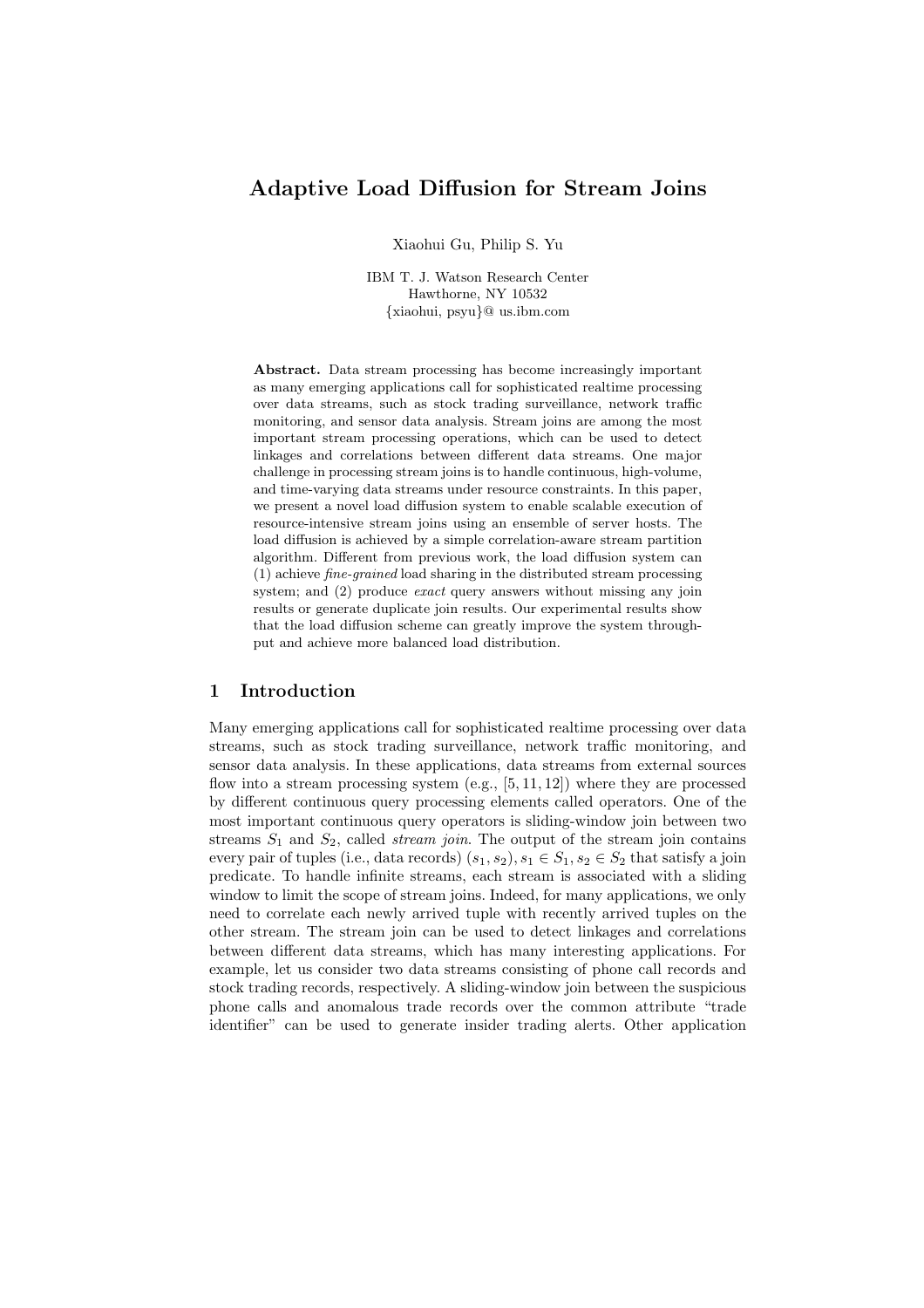examples of stream joins include (1) correlate similar images between two news video for hot topic detection; and (2) associate measurements (e.g., temperature, chemical concentration) from different sensors for environment monitoring and problem diagnosis.

In many cases, stream applications require immediate on-line results, which implies that query processing should use in-memory processing as much as possible. However, given high stream rates and large window sizes, even a single sliding-window join operator can have large memory requirement [7]. Moreover, some query processing such as video analysis can also be CPU-intensive. Thus, a single server may not have enough resources to produce accurate join results while keeping up with high input rates. There are two basic solutions to address the challenge: shedding some workload by providing approximate query results [8, 7], or offloading part of workload to other servers. Our research studies the latter approach, focusing on providing load diffusion scheme to efficiently execute stream joins using a cluster of servers connected by high-speed networks.

Distributed stream processing has recently received much research attention. In [10], Shah et al. studied intra-operator load distribution for processing a single windowed aggregation operator on multiple servers. However, their solution was not based on the sliding-window stream join model. In [9], Xing et al. proposed a dynamic load distribution framework that can provide coarse-grained load balancing at inter-operator level. However, the inter-operator load distribution alone is not sufficient since it does not allow a single operator to collectively use resources on multiple servers. In [4], we propose an optimal component composition scheme for distributed stream processing systems that can achieve both QoS support and load balancing. In [2], Balazinska et al. proposed a contractbased load management framework that can migrate workload among different stream processing sites based on pre-defined contracts. Different from the above work, this work focuses on supporting fine-grained load distribution, called *load* diffusion for sliding-window stream joins. For producing exact join results, the load diffusion system preserves a correlation constraint that correlated tuples must be sent to the same server.

In this paper, we present a novel load diffusion middleware system to dynamically distribute stream join workload among a cluster of servers. Our principle goal is to provide scalable stream joins by efficiently utilizing all available resources in the server cluster. To achieve the goal, we propose a simple correlationaware stream partition algorithm called single stream partition (SSP). The SSP algorithm dynamically spreads the tuples of one stream called the master stream among all hosts for load diffusion, and replicates the other stream called the slave stream for preserving the correlation constraint. To adapt to dynamic stream environments, the SSP algorithm can adaptively switch the master stream and the slave stream according to the stream rate changes. We formally prove the correctness of the SSP algorithm and analyze its properties. The adaptation strategy is then derived based on the formal analysis.

We implement the load diffusion scheme as a middleware proxy service. The load diffusion proxy virtualizes a cluster of stream processing servers into a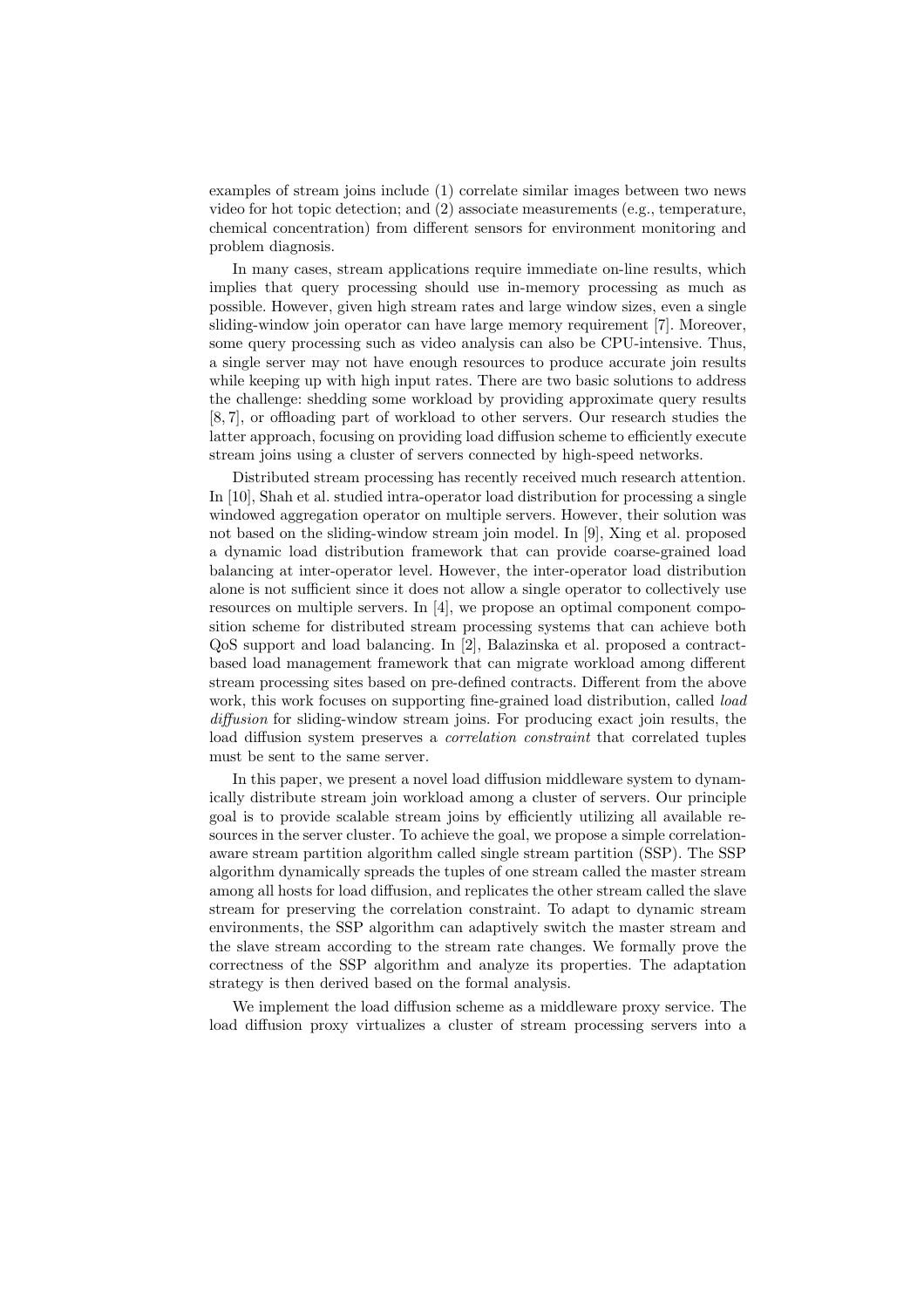

Fig. 1. The load diffusion system model.

unified stream processing service. Analogous to previous middleware systems (e.g., [1]), the load diffusion middleware aims at providing a managed and transparent stream processing service, which hides complicated system management details from upper-level application developers. The major operation performed by the load diffusion proxy is to route tuples to proper servers according to the load diffusion algorithm and the load conditions of different servers. We have implemented the proposed load diffusion algorithms and conduct extensive experiments on a distributed stream processing simulation testbed. The experimental results show that the load diffusion scheme can greatly improve the system throughput and achieve more balanced load distribution compared to previous approaches.

The rest of the paper is organized as follows. Section 2 introduces the system model. Section 3 presents the correlation-aware stream partition algorithms. Section 4 presents an experimental evaluation. Finally, the paper concludes in Section 5.

## 2 System Model

### 2.1 Stream Processing Model

We now briefly describe the basic model of sliding-window stream joins illustrated by Figure 1 (a). A data stream, denoted by  $S_i$ , consists of a sequence of tuples denoted by  $s_i \in S_i$ . In a stream  $S_i$ , a variable number of tuples arrive in each time unit. We use  $r_i$  to denote the average arrival rate of the stream  $S_i$ . In a dynamic stream environment, the stream rate  $r_i$  can change over time. We assume that each tuple  $s_i \in S_i$  carries a time-stamp  $s_i \cdot t$  to denote the time when the tuple arrives on the stream  $S_i$ . We use  $S_i[W_i]$  to denote a sliding window on the stream  $S_i$ , where  $W_i$  denotes the length of the window in time units. At time t, we say  $s_i$  belongs to  $S_i[W_i]$  if  $s_i$  arrives on  $S_i$  in the time interval  $[t - W_i, t]$ . The basic stream join operator considered in this paper is slidingwindow symmetric join between two streams  $S_1$  and  $S_2$  over a common attribute A, denoted by  $J_i = S_1[W_1] \bowtie_A S_2[W_2]$ . The output of the join consists of all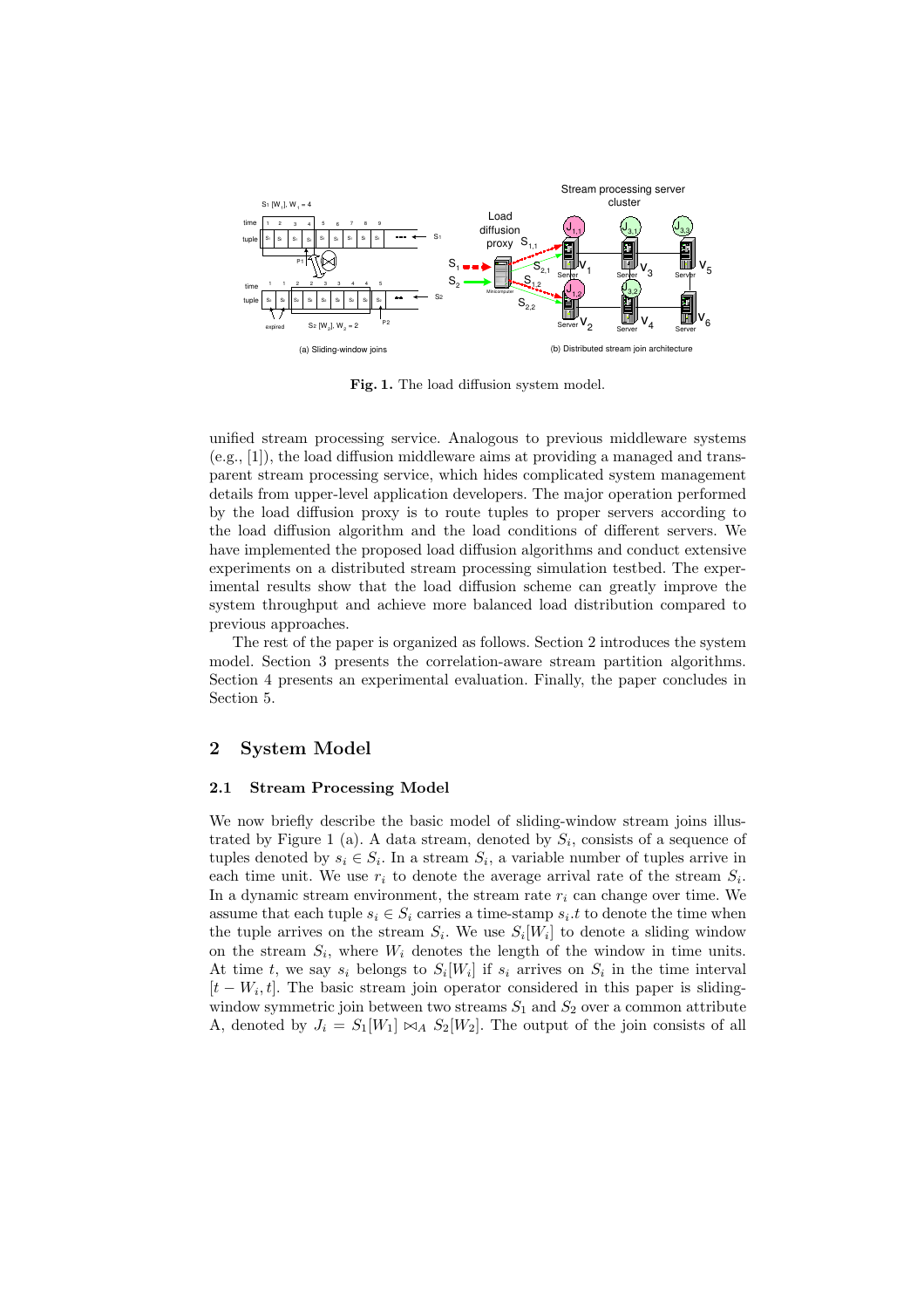pairs of tuples  $(s_1, s_2)$  such that  $s_1.A = s_2.A$  and  $s_2 \in S_2[W_2]$  at time  $s_1.t$  (i.e.,  $s_2.t \in [s_1.t - W_2, s_1.t])$  or  $s_1 \in S_1[W_1]$  at time  $s_2.t$  (i.e.,  $s_1.t \in [s_2.t - W_1, s_2.t]$ ). Each processing between the two tuples  $s_1$  and  $s_2$  is called one join operation. Each join operator maintains two queues  $Q_1$  and  $Q_2$  for buffering incoming tuples from the streams  $S_1$  and  $S_2$ , respectively. When a new tuple  $s_i \in S_i, 1 \leq i \leq 2$ arrives, it is inserted into the corresponding queue  $Q_i$  if  $Q_i$  is not full. Otherwise, the system either drops the newly arrived tuple or replace an old tuple in the buffer with the newly arrived tuple. The tuples in both queues  $Q_1$  and  $Q_2$  are processed according to the temporal order, i.e., if  $s_1 \cdot t \in Q_1 \lt s_2 \cdot t \in Q_2$ ,  $s_1$  is processed first. Each queue  $Q_i, i = 1, 2$  maintains a pointer  $p_i$  to refer to the tuple currently processed by the join operator.

The sliding-window join algorithm processes a tuple  $s_1 \in Q_1$  with the following steps: (1) update  $Q_2$  by removing expired tuples. A tuple  $s_2$  is expired if (a) it arrives earlier than  $s_1.t - W_2$  and (b) it has been processed by the join operator (i.e.,  $p_2$  points to a tuple arrived later than  $s_2$ ); (2) produce join results between  $s_1$  and  $S_2[W_2]$ , denoted by  $s_1 \bowtie_A S_2[W_2]$  by comparing  $s_1.A$  and  $s_2.A$ ,  $\forall s_2 \in S_2[W_2];$  (3) update the pointer  $p_1$  to refer to the next tuple in  $Q_1$ ; (4) decide which tuple to process next by comparing  $s_1.t$  and  $s_2.t$ , where  $s_1$  and  $s_2$  are the tuples pointed by  $p_1$  and  $p_2$ , respectively. A symmetric procedure is followed for processing a tuple  $s_2$  in the queue  $Q_2$  of the stream  $S_2$ .

#### 2.2 System Architecture

The distributed stream processing system consists of a cluster of servers connected by high-speed networks. Each server node, denoted by  $v_i$ , has a limited memory capacity  $M_i$  for buffering tuples, and a certain CPU processing speed that can process on average  $N_i$  join operations per time unit. Data streams are pushed into the distributed stream processing system from various external sources such as temperature sensors, stock tickers, and video cameras. The distributed stream processing system appears to a client as a unified stream processing service to serve a large number of continuous query processing over high volume data streams. The push-based stream environment has two unique features: (1) the tuples of a single stream can arrive in a bursty fashion (i.e., a large number of tuples can arrive in a short period of time); and (2) tuples are pushed into the system where data arrivals cannot be controlled by the system. The distributed stream processing system needs to efficiently utilize all available resources to achieve the best possible throughput for keeping up with the high arrival rates.

The architecture of the distributed stream processing system, illustrated by Figure 1 (b), consists of a load diffusion proxy and an ensemble of servers. The load diffusion proxy serves as a gateway of the distributed stream processing system to distribute stream processing workload across all servers. For each stream join request, the load diffusion proxy selects a number of servers to instantiate the join operator. The load diffusion proxy intercepts input streams and re-directs them to proper servers responsible for handling the stream joins. Due to the memory and CPU speed limits, a single server can only accommodate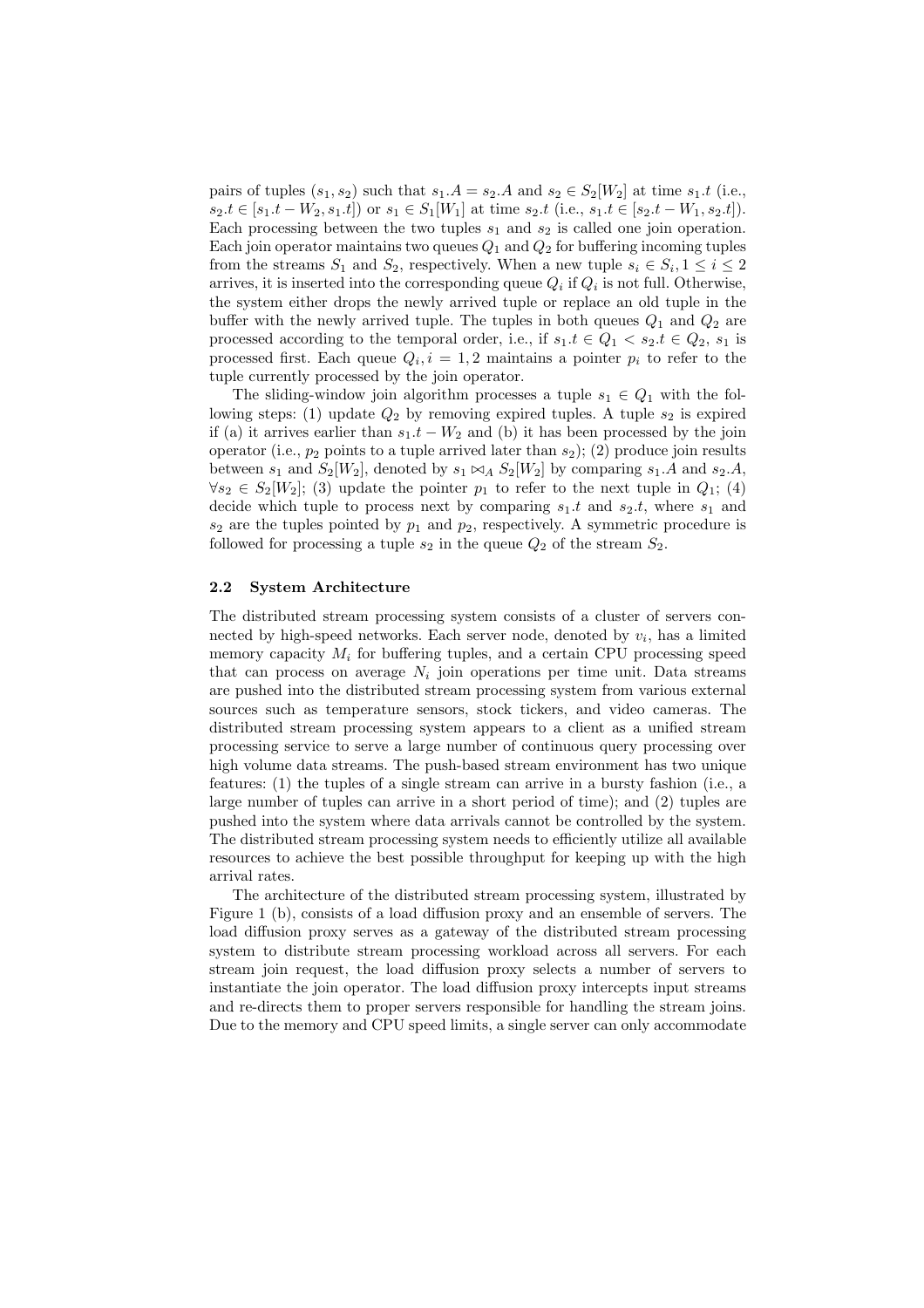

Fig. 2. The SSP example.



a certain data arrival rate in order to keep the unprocessed data in the memory. When tuples arrive too fast, the server has to drop tuples using some load shedding technique (e.g.,  $[8]$ ). However, dropping data can affect the accuracy of stream join results. Thus, the goal of our load diffusion scheme is to avoid dropping data as much as possible by spreading stream join workload across multiple servers.

The load diffusion proxy realizes fine-grained and balanced workload distribution using stream partitions. The stream partition algorithm can continuously split a high-volume stream into multiple substreams, each of which are sent to different servers for concurrent processing. Conceptually, the load diffusion proxy decomposes a resource-intensive join operator into multiple sub-operators executed on different servers. Each sub-operator only processes a subset of tuples on the original input streams. For example, in Figure 1 (b), the load diffusion proxy splits the stream  $S_1$  into two substreams  $S_{1,1}$  and  $S_{1,2}$  that are sent to the server  $v_1$ , and  $v_2$ , respectively. Each substream has lower stream rate than the original stream. Different from load distribution for traditional distributed computing environments, our load diffusion scheme needs to send correlated data to the same server, which is called the correlation constraint. By observing the correlation constraint, the load diffusion proxy can maintain the full accuracy of stream joins. For example, let us consider a windowed stream join  $S_1[W_1] \bowtie_A S_2[W_2]$ . If the load diffusion proxy sends a tuple  $s_1$  to a server node  $v_i$ , the correlated data include those tuples  $s_2 \in S_2$  such that  $s_2 \in S_2[s_1.t-W_2,t]$ .

# 3 Replication-Assisted Single Stream Partition

The basic idea of the single stream partition (SSP) algorithm is to split one stream for load distribution and replicate the other stream for preserving the correlation constraint, which is illustrated by Figure 2. The partitioned stream is called the master stream and the replicated stream is called the slave stream. Each tuple of the slave stream is replicated on all the server hosts that are allocated to the join operator. Thus, we can freely partition the master stream since all the correlated tuples required by the partitioned stream are on the replicated stream, which have replicas on all server hosts. Figure 3 shows the pseudo-code of the SSP algorithm, which is described using an example as follows. Let us consider a join operator  $J_i = S_1[W_1] \bowtie_A S_2[W_2]$  between the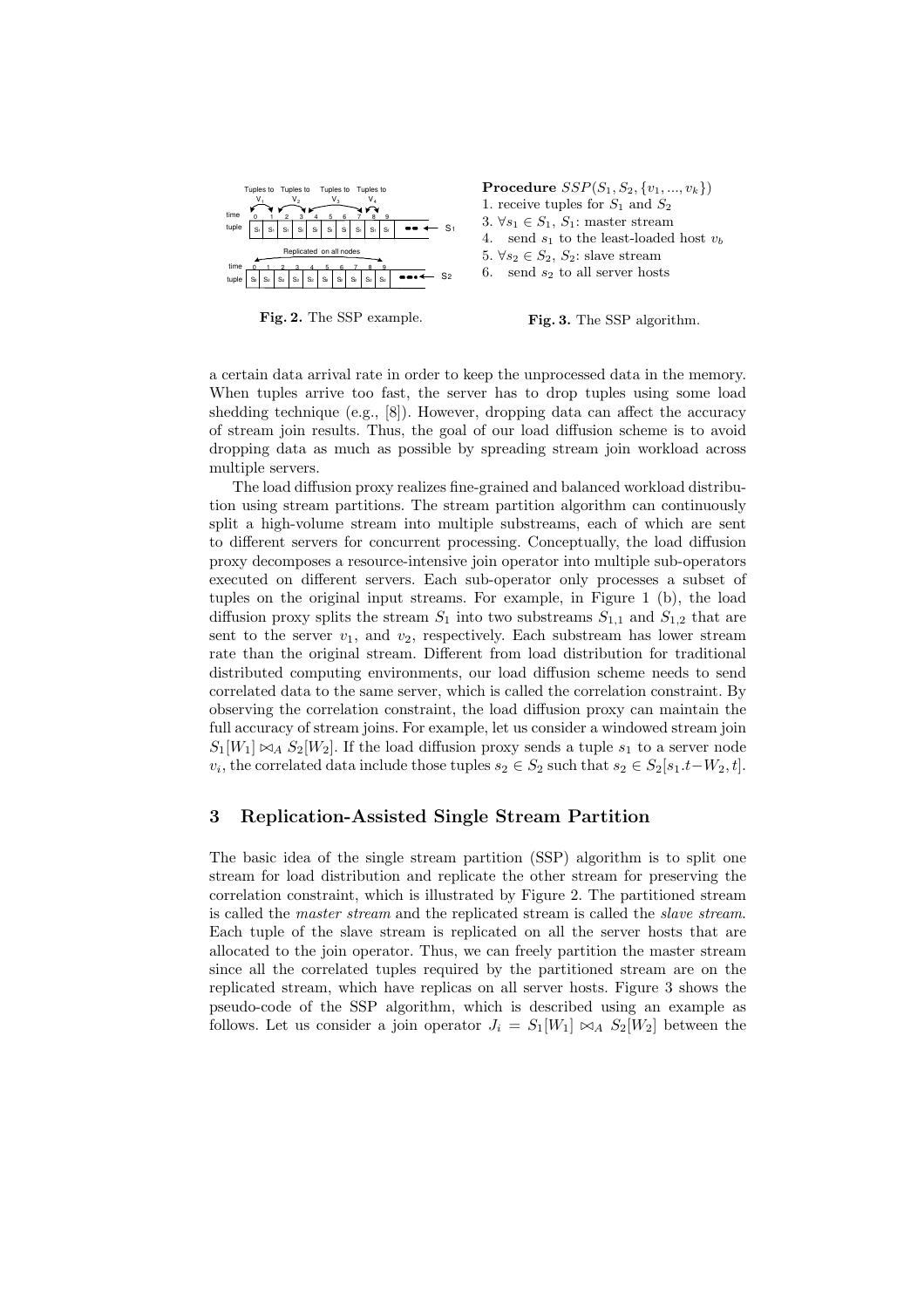two streams  $S_1$  and  $S_2$  whose average arrival rates are  $r_1$  and  $r_2$ , respectively. Suppose the system allocates the host set  $\{v_1, ..., v_k\}$  for executing the join operator  $J_i$ . Let us assume that  $S_1$  is the master stream and  $S_2$  is the slave stream. For each tuple  $s_1$  arriving at the stream  $S_1$ , the SSP algorithm sends  $s_1$ to one of the server hosts based on a certain selection policy (e.g., round-robin or least-loaded-first). For each tuple  $s_2$  arrived at the stream  $S_2$ , the SSP algorithm replicates  $s_2$  into k copies, each of which is sent to the k servers, respectively. By spreading the tuples of stream  $S_1$  among all k servers, the workload of the join operator  $J_i = S_1[W_1] \bowtie_A S_2[W_2]$  is diffused among all k servers since each server only processes a subset of all required join operations.

We now formally prove the correctness of the SSP algorithm. We define that a stream partition algorithm is correct if it executes the same set of join operations as the original join operator. We use  $C(J_i)$  and  $C'(J_i)$  to denote the sets of join operations performed by the original join operator and the join operations performed by the diffused join operator, respectively. We prove the correctness of the SSP algorithm by showing that  $C(J_i) = C'(J_i)$ .

**Theorem 1.** Let  $C(J_i)$  and  $C'(J_i)$  denote the sets of join operations performed by the original join operator and the new join operator diffused by the SSP algorithm, respectively. We have  $C(J_i) = C'(J_i)$ .

*Proof.* We first prove (1)  $C(J_i) \subseteq C'(J_i)$  by showing that  $\forall s_1$ , if  $s_1 \bowtie_A S_2[W_2] \in$  $C(J_i)$ , then  $s_1 \bowtie_A S_2[W_2] \in C'(J_i)$ , and  $\forall s_2$ , if  $s_2 \bowtie_A S_1[W_1] \in C(J_i)$ , then  $s_2 \bowtie_A S_1[W_1] \in C'(J_i)$ . Suppose the SSP algorithm sends  $s_1$  to the server  $v_i$ . Because SSP replicates the stream  $S_2$  on all servers,  $S_2[W_2]$  must be present on the server  $v_i$ , too. Thus,  $s_1 \bowtie_A S_2[W_2] \in C'(J_i)$ . We now prove  $\forall s_2$ , if  $s_2 \bowtie_A S_1[W_1] \in C(J_i)$ , then  $s_2 \bowtie_A S_1[W_1] \in C'(J_i)$ . For any  $s_2 \in S_2$ ,  $s_2$  needs to join every tuple in  $S_1[W_1]$ . Suppose SSP sends  $s_1 \in S_1[W_1]$  to the server  $v_i$ . Because  $s_2$  is also present at  $v_i$ , we have  $s_2 \bowtie_A s_1 \in C'(J_i)$ . By aggregating all the results of  $s_2 \bowtie_A s_1, \forall s_1 \in S_1[W_1]$ , we have  $s_2 \bowtie_A S_1[W_1] \in C'(J_i)$ . Thus, we have  $C(J_i) \subseteq C'(J_i)$ . We then prove (2)  $C'(J_i) \subseteq C(J_i)$  by showing that  $\forall s_1$ , if  $s_1 \bowtie_A S_2[W_2] \in C'(J_i)$ , then  $s_1 \bowtie_A S_2[W_2] \in C(J_i)$ , and  $\forall s_2$ , if  $s_2 \bowtie_A S_2[W_2]$  $S_1[W_1] \in C'(J_i)$ , then  $s_2 \bowtie_A S_1[W_1] \in C(J_i)$ . The proof is straightforward since any join operation in  $C'(J_i)$  follows the windowed join definition, which thus should appear in  $C(J_i)$ , too. Because  $\forall s_1 \in S_1$ ,  $s_1$  is only sent to one server, two different servers do not perform duplicated join operations. Thus, we have  $C'(J_i) \subseteq C(J_i)$ . Combining (1) and (2), we have  $C(J_i) = C'(J_i)$ .  $\Box$ 

We now analyze the properties of the SSP algorithm. Since the number of total join operations is not changed by the SSP algorithm, each server in  $\{v_1, ..., v_k\}$  only processes on average one  $k'$ th of the original join operations. One advantage of the SSP algorithm is that it can achieve the finest-grained spreading for the master stream at a per-tuple basis. By splitting the master stream  $S_1$ into  $k$  substreams, the SSP algorithm can reduce the resource requirements for individual servers. Let  $r_1$  denote the arrival rate of the master stream  $S_1$ . Each sub-stream of  $S_1$  has an average arrival rate of  $r_1/k$ . Thus, in addition to reduce the processing workload, the SSP algorithm can reduce (1) memory requirement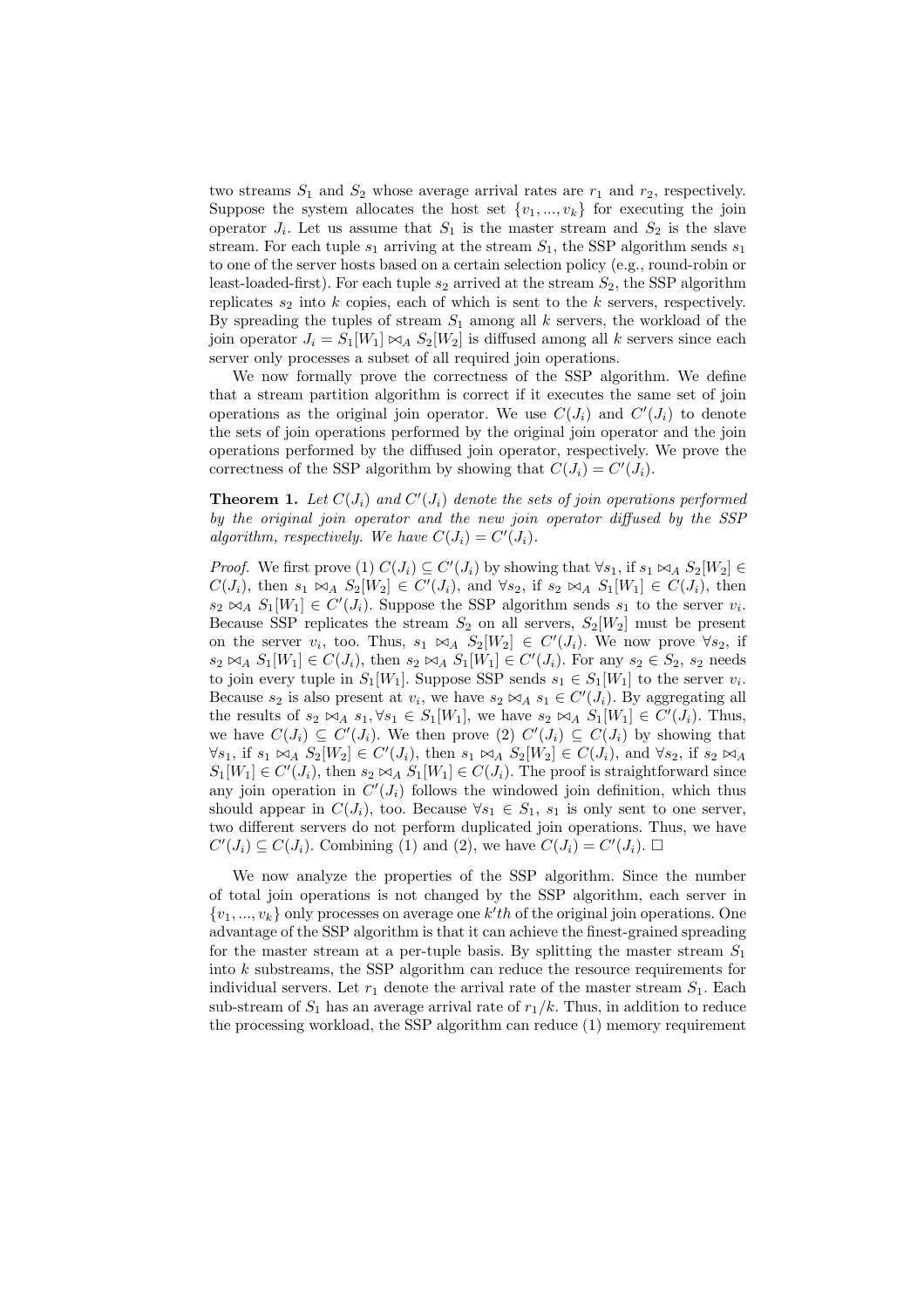for buffering tuples in the sliding windows and (2) bandwidth requirement for receiving tuples.

**Theorem 2.** Let  $r_1$  and  $r_2$  denote the rates of the two joined streams  $S_1$  and  $S_2$ . Let  $W_1$  and  $W_2$  denote the sliding-window sizes of  $S_1$  and  $S_2$ . Let m denote the average tuple size. Let k denote the server number. Let  $\Delta M$  and  $\Delta B$  denote the average memory reduction, average bandwidth reduction, and average processing load reduction at each server node compared to the original join operator. We have

$$
\Delta M = \frac{k-1}{k} \cdot m \cdot r_1 \cdot W_1 \tag{1}
$$

$$
\Delta B = \frac{k-1}{k} \cdot m \cdot r_1 \tag{2}
$$

Proof. Without load diffusion, the original join operator is executed on a single server  $v_i$ . The server needs a memory space for buffering the tuples in the two sliding windows  $S_1[W_1]$  and  $S_2[W_2]$ , which can be calculated as  $m \cdot (r_1 \cdot W_1 +$  $r_2 \cdot W_2$ ). The server needs  $m \cdot (r_1 + r_2)$  bandwidth for receiving the tuples. With load diffusion, the tuple arrival rate of the stream  $S_1$  at each server is reduced to  $\frac{r_1}{k}$ . The memory space for buffering the tuples in the sliding windows at a single  $\frac{1}{k}$ . The memory space for bunding the tuples in the shall windows at a single server is reduced to  $m \cdot (\frac{r_1}{k} \cdot W_1 + r_2 \cdot W_2)$ . The bandwidth requirement at each server is reduced to  $m \cdot (\frac{r_1}{k} + r_2)$ . Thus, the average memory reduction at each server is  $\Delta M = m \cdot (r_1 \cdot W_1 + r_2 \cdot W_2) - m \cdot (\frac{r_1}{k} \cdot W_1 + r_2 \cdot W_2) = \frac{k-1}{k} \cdot m \cdot r_1 \cdot W_1$ . The average bandwidth reduction at each server is  $\Delta B = \frac{k-1}{k} \cdot m \cdot r_1$ .  $\Box$ 

We now analyze the overhead of the SSP algorithm. Since the SSP algorithm replicates the tuples of the slave stream  $S_2$  on all allocated servers, the load diffusion proxy pushes more tuples into the server cluster than the original input streams. The system needs to spend part of CPU cycles on processing these extra tuples such as receiving the tuple from the network, extracting the time stamp and sequence number, dropping the tuple if not needed, inserting the tuple into the queue if it is useful and memory is not full, and replacing an old tuple if memory is full. We define the overhead of the SSP algorithm as the number of these extra tuples. We can easily derive that the overhead of the SSP algorithm is  $(k-1)\cdot r_2$  since only  $S_2$  is replicated on  $(k-1)$  extra hosts. In order to minimize the algorithm overhead, the SSP algorithm adaptively selects the stream with lower rate as the master stream, and the other stream as the slave stream. The load diffusion proxy estimates the arrival rate of each stream by counting the number of arrived tuples on each stream within a sampling period. The average arrival rate of the input stream can be estimated by dividing the tuple number over the sampling period.

### 4 Experimental Evaluation

#### 4.1 Experiment Setup

We have implemented the load diffusion middleware proxy that executes the proposed stream partition algorithm. We conduct experiments to evaluate the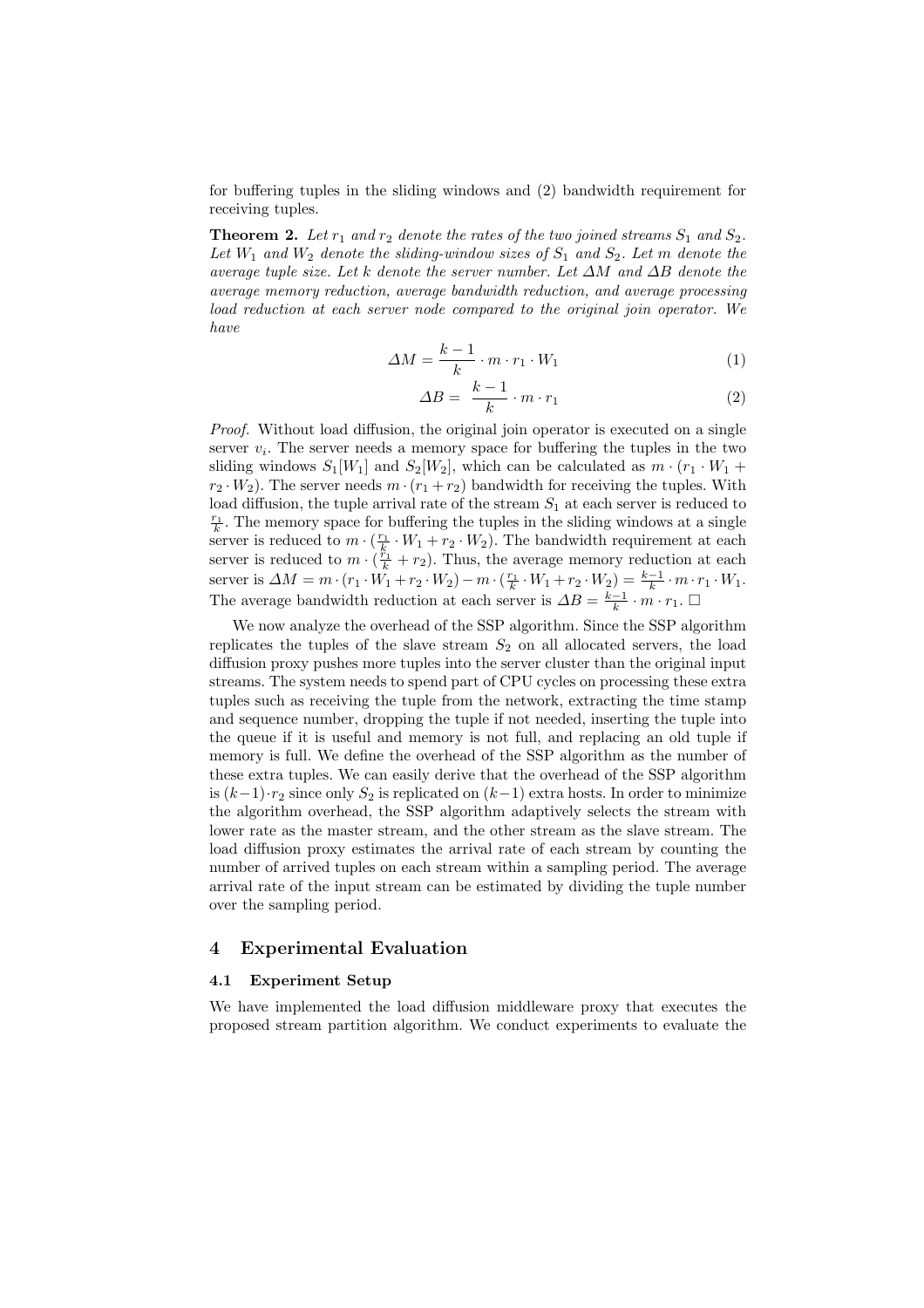

Fig. 4. Throughput results.

Fig. 5. CPU utilization results.

performance of the load diffusion proxy using a simulated stream processing cluster and a variety of stream join workloads. The source streams first arrive the load diffusion proxy and then directed to different server hosts for join processing. Each server executes the sliding-window join algorithm described in Section 2.1. The memory space of each server is randomly set in the range of [1000, 2000] tuples. The CPU speed of each server is distributed in the range of [1000, 5000] MIPS. Different values reflect the heterogeneity among different servers. The average CPU cost to process a join operation is set as 50 MIPS. The average CPU cost for processing each tuple upon receiving (i.e., insert the new tuple, drop the new tuple, or replace an old tuple with the new tuple) is set as 10 MIPS. The tuples on the input streams  $S_i$ ,  $i = 1, 2$  are generated at an average rate of  $r_i$  tuples per second. We use the same tuple arrival model as [7] where the inter-arrival time is uniformly selected at random between  $1/2r_i$  and  $2/r_i$ time units. Our experiments use different stream rates  $r_i$  to represent dynamic workloads. For comparison, we use the following metrics:  $(1)$  throughput that is defined as the number of join operations finished by all servers over a period of time, and (2) *effective CPU utilization* that is defined by the ratio between the CPU cycles spent on the join processing at a server per second over the server's CPU capacity. We use LLF-Distribution to denote the traditional least-loadedfirst load distribution algorithm that instantiates a join operator on a single least-loaded server. In all experiments, we use  $W_1 = W_2 = 10$  seconds. Each simulation run lasts 5000 seconds.

#### 4.2 Results and Analysis

We first evaluate the scaling property of the SSP algorithm. The experiment executes 10 join operators using a 100 node heterogeneous cluster. The stream rates  $r_1$  and  $r_2$  of each join operator are randomly selected from the range of [5,20] tuples/second. Figure 4 shows the throughput of different algorithms as we gradually increase the number of servers allocated to each join operator. Each throughput value represents the total number of join operations performed by the system during the whole 5000-second simulation duration. The system randomly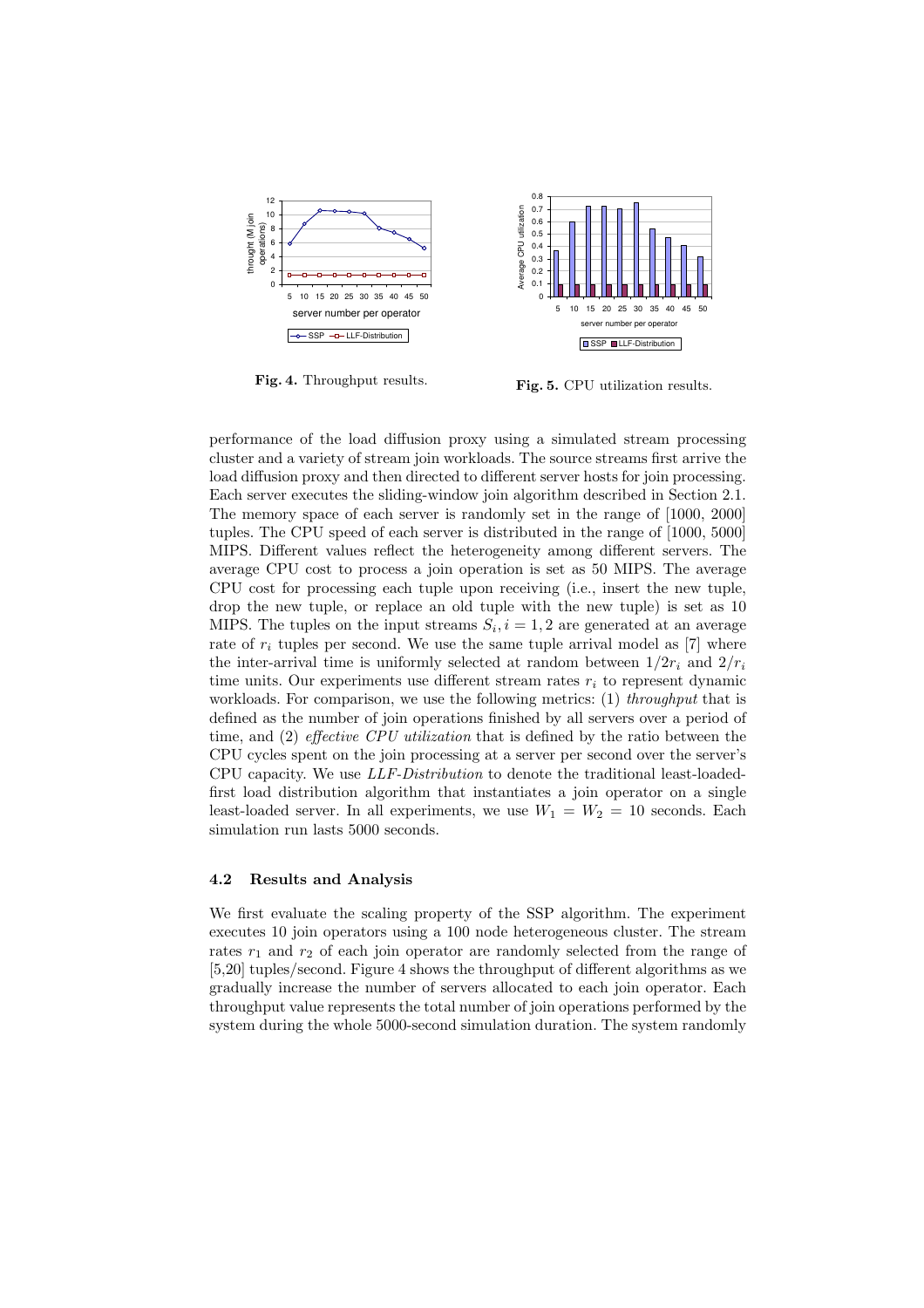

Fig. 6. Load balancing results.

Fig. 7. Adaptation results.

selects k servers for each join operator given the number of servers allocated to it. We observe that the SSP algorithm achieves best performance when each join operator is allocated with about 15 servers. The reason is that the overhead of the SSP algorithm increases proportionally to the number of allocated servers. In contrast, the throughput of the LLF-Distribution algorithm is unchanged during the above experiment since each join operator can only use one server. Figure 5 shows the average effective CPU utilization results as we gradually increase the number of servers allocated to each stream join. We observe that in the SSP algorithm, the average CPU utilization first increases as the algorithm spread the workload among all servers, and then decreases when more than 15 servers are used for each join operator since all servers are overwhelmed by excessive overhead tuples.

We then evaluate the load balancing property of the SSP algorithm. This experiment executes two stream join operators on a ten-node heterogeneous cluster. Figure 6 shows the average effective CPU utilization of the ten server nodes after the 5000 second simulation period. We observe that the SSP algorithm can achieve more balanced load distribution than the LLF-Distribution algorithm that can only perform load balancing at inter-operator level not at the intra-operator level. Our last experiment evaluates the adaptation strategy. The experiment runs ten stream join operators on a 100-node cluster. In the SSP algorithm, each join is allowed to use 5 servers. The initial average stream rates  $r_1$  and  $r_2$  are randomly selected from the range of [5,20] tuples/second. We then dynamically change the average stream rates every 500 seconds. The throughput value is sampled every  $50$  seconds. The throughput value at time  $t$  records the total number of join operations performed by the whole server cluster between time  $[t - 50, t]$ . Figure 7 shows the adaptation results of the SSP algorithm that dynamically switches the master stream and the slave stream based on the rate changes. We observe that the adaptive SSP consistently achieves better performance than the static SSP algorithm that always uses the same master and slave streams.